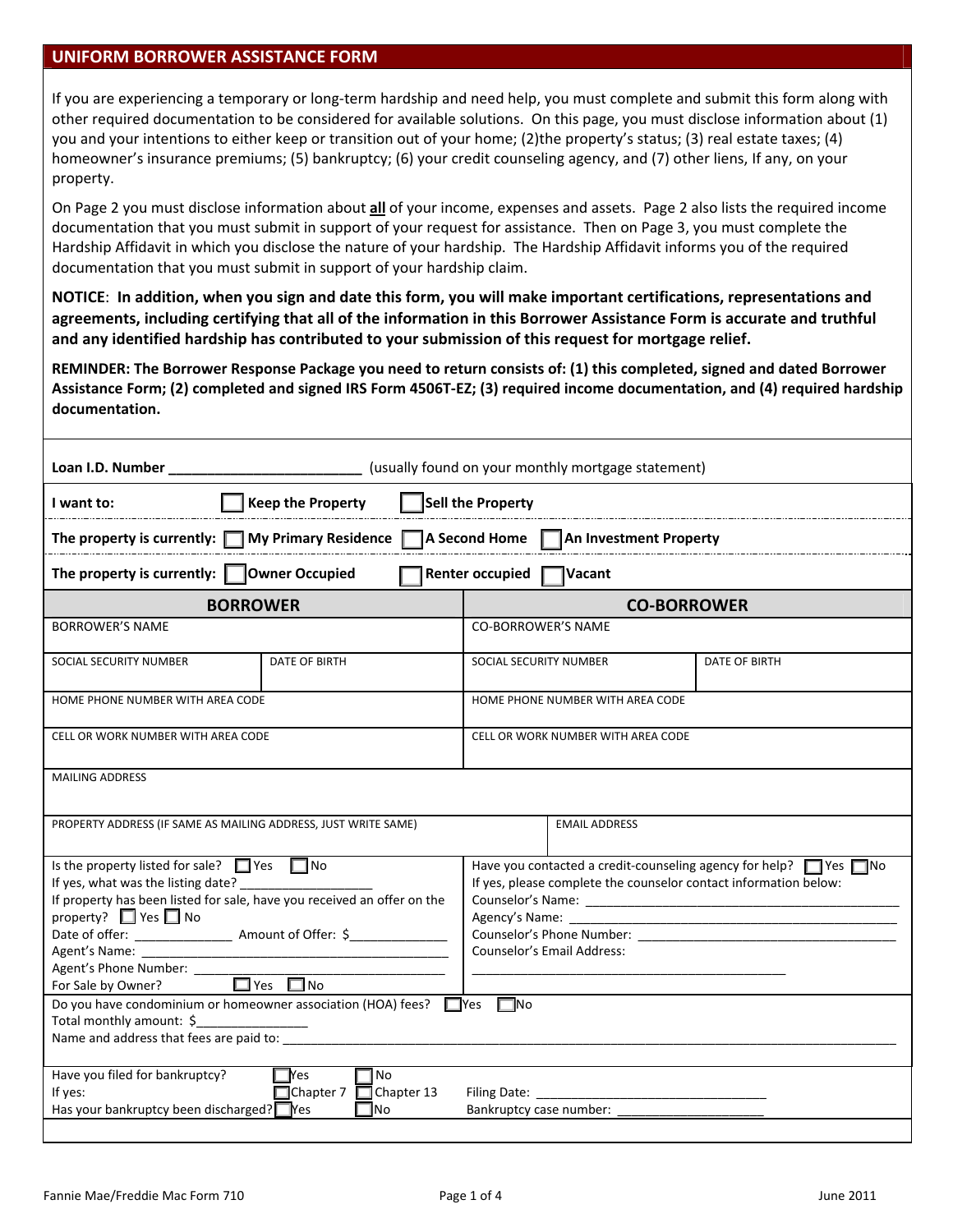| <b>UNIFORM BORROWER ASSISTANCE FORM</b>                                                                                                                                                                                                             |    |                                                                                                                                                                                                                                                                                       |                                                                                                                                                                                       |                                                                             |                                                                                                                                                                                                                                                                             |  |  |  |  |  |  |
|-----------------------------------------------------------------------------------------------------------------------------------------------------------------------------------------------------------------------------------------------------|----|---------------------------------------------------------------------------------------------------------------------------------------------------------------------------------------------------------------------------------------------------------------------------------------|---------------------------------------------------------------------------------------------------------------------------------------------------------------------------------------|-----------------------------------------------------------------------------|-----------------------------------------------------------------------------------------------------------------------------------------------------------------------------------------------------------------------------------------------------------------------------|--|--|--|--|--|--|
| <b>Monthly Household Income</b>                                                                                                                                                                                                                     |    | <b>Monthly Household</b><br><b>Expenses/Debt</b>                                                                                                                                                                                                                                      |                                                                                                                                                                                       | <b>Household Assets (associated with</b><br>the property and/or borrower(s) |                                                                                                                                                                                                                                                                             |  |  |  |  |  |  |
| Monthly Gross wages                                                                                                                                                                                                                                 | \$ | First Mortgage Payment                                                                                                                                                                                                                                                                | \$                                                                                                                                                                                    | Checking Account(s)                                                         | \$                                                                                                                                                                                                                                                                          |  |  |  |  |  |  |
| Overtime                                                                                                                                                                                                                                            | \$ | Second Mortgage Payment                                                                                                                                                                                                                                                               | \$                                                                                                                                                                                    | Checking Account(s)                                                         | \$                                                                                                                                                                                                                                                                          |  |  |  |  |  |  |
| Child Support / Alimony*                                                                                                                                                                                                                            | \$ | Homeowner's Insurance                                                                                                                                                                                                                                                                 | \$                                                                                                                                                                                    | Savings / Money Market                                                      | \$                                                                                                                                                                                                                                                                          |  |  |  |  |  |  |
| Non-taxable social                                                                                                                                                                                                                                  | \$ | <b>Property Taxes</b>                                                                                                                                                                                                                                                                 | \$                                                                                                                                                                                    | <b>CD<sub>S</sub></b>                                                       | \$                                                                                                                                                                                                                                                                          |  |  |  |  |  |  |
| security/SSDI                                                                                                                                                                                                                                       |    |                                                                                                                                                                                                                                                                                       |                                                                                                                                                                                       |                                                                             |                                                                                                                                                                                                                                                                             |  |  |  |  |  |  |
| Taxable SS benefits or other                                                                                                                                                                                                                        | \$ | Credit Cards / Installment                                                                                                                                                                                                                                                            | \$                                                                                                                                                                                    | Stocks / Bonds                                                              | \$                                                                                                                                                                                                                                                                          |  |  |  |  |  |  |
| monthly income from                                                                                                                                                                                                                                 |    | Loan(s) (total minimum                                                                                                                                                                                                                                                                |                                                                                                                                                                                       |                                                                             |                                                                                                                                                                                                                                                                             |  |  |  |  |  |  |
| annuities or retirement plans                                                                                                                                                                                                                       |    | payment per month)                                                                                                                                                                                                                                                                    |                                                                                                                                                                                       |                                                                             |                                                                                                                                                                                                                                                                             |  |  |  |  |  |  |
| Tips, commissions, bonus and                                                                                                                                                                                                                        | \$ | Alimony, child support                                                                                                                                                                                                                                                                | \$                                                                                                                                                                                    | Other Cash on Hand                                                          | \$                                                                                                                                                                                                                                                                          |  |  |  |  |  |  |
| self-employed income                                                                                                                                                                                                                                |    | payments                                                                                                                                                                                                                                                                              |                                                                                                                                                                                       |                                                                             |                                                                                                                                                                                                                                                                             |  |  |  |  |  |  |
| <b>Rents Received</b>                                                                                                                                                                                                                               | \$ | Car Lease Payments                                                                                                                                                                                                                                                                    | \$                                                                                                                                                                                    | <b>Other Real Estate</b>                                                    | \$                                                                                                                                                                                                                                                                          |  |  |  |  |  |  |
|                                                                                                                                                                                                                                                     |    |                                                                                                                                                                                                                                                                                       |                                                                                                                                                                                       | (estimated value)                                                           |                                                                                                                                                                                                                                                                             |  |  |  |  |  |  |
| Unemployment Income                                                                                                                                                                                                                                 | \$ | HOA/Condo Fees/Property                                                                                                                                                                                                                                                               | \$                                                                                                                                                                                    |                                                                             | \$                                                                                                                                                                                                                                                                          |  |  |  |  |  |  |
|                                                                                                                                                                                                                                                     |    | Maintenance                                                                                                                                                                                                                                                                           |                                                                                                                                                                                       |                                                                             |                                                                                                                                                                                                                                                                             |  |  |  |  |  |  |
| Food Stamps/Welfare                                                                                                                                                                                                                                 | \$ | Mortgage Payments on                                                                                                                                                                                                                                                                  | \$                                                                                                                                                                                    |                                                                             | \$                                                                                                                                                                                                                                                                          |  |  |  |  |  |  |
|                                                                                                                                                                                                                                                     |    | other properties                                                                                                                                                                                                                                                                      |                                                                                                                                                                                       |                                                                             |                                                                                                                                                                                                                                                                             |  |  |  |  |  |  |
|                                                                                                                                                                                                                                                     | \$ | Other                                                                                                                                                                                                                                                                                 | \$                                                                                                                                                                                    |                                                                             | \$                                                                                                                                                                                                                                                                          |  |  |  |  |  |  |
|                                                                                                                                                                                                                                                     |    |                                                                                                                                                                                                                                                                                       |                                                                                                                                                                                       |                                                                             |                                                                                                                                                                                                                                                                             |  |  |  |  |  |  |
| Total (Gross income)                                                                                                                                                                                                                                | Ś  | <b>Total Debt/Expenses</b>                                                                                                                                                                                                                                                            | \$                                                                                                                                                                                    | <b>Total Assets</b>                                                         |                                                                                                                                                                                                                                                                             |  |  |  |  |  |  |
| *Notice: Alimony, child support, or separate maintenance income need not be revealed if you do not choose to have it considered for repaying this loan.<br>Lien Holder's Name<br>Balance / Interest Rate<br>Loan Number                             |    |                                                                                                                                                                                                                                                                                       |                                                                                                                                                                                       |                                                                             |                                                                                                                                                                                                                                                                             |  |  |  |  |  |  |
|                                                                                                                                                                                                                                                     |    |                                                                                                                                                                                                                                                                                       |                                                                                                                                                                                       |                                                                             |                                                                                                                                                                                                                                                                             |  |  |  |  |  |  |
|                                                                                                                                                                                                                                                     |    |                                                                                                                                                                                                                                                                                       | <b>Required Income Documentation</b>                                                                                                                                                  |                                                                             |                                                                                                                                                                                                                                                                             |  |  |  |  |  |  |
| Do you earn a wage?                                                                                                                                                                                                                                 |    | Are you self-employed?                                                                                                                                                                                                                                                                |                                                                                                                                                                                       |                                                                             |                                                                                                                                                                                                                                                                             |  |  |  |  |  |  |
| For each borrower who receives self-employed income, include a complete, signed<br>For each borrower who is a salaried employee<br>or hourly wage earner, include the most                                                                          |    |                                                                                                                                                                                                                                                                                       |                                                                                                                                                                                       |                                                                             |                                                                                                                                                                                                                                                                             |  |  |  |  |  |  |
| recent pay stub that reflects at least 30 days                                                                                                                                                                                                      |    |                                                                                                                                                                                                                                                                                       | individual federal income tax return and, as applicable, the business tax return; AND either<br>the most recent signed and dated quarterly or year-to-date profit/loss statement that |                                                                             |                                                                                                                                                                                                                                                                             |  |  |  |  |  |  |
| reflects activity for the most recent three months; OR copies of bank statements for the<br>of year-to-date earnings for each borrower.                                                                                                             |    |                                                                                                                                                                                                                                                                                       |                                                                                                                                                                                       |                                                                             |                                                                                                                                                                                                                                                                             |  |  |  |  |  |  |
| business account for the last two months evidencing continuation of business activity                                                                                                                                                               |    |                                                                                                                                                                                                                                                                                       |                                                                                                                                                                                       |                                                                             |                                                                                                                                                                                                                                                                             |  |  |  |  |  |  |
| Do you have any additional sources of income? Provide for each borrower as applicable:<br>"Other Earned Income" such as bonuses, commissions, housing allowance, tips, or overtime:                                                                 |    |                                                                                                                                                                                                                                                                                       |                                                                                                                                                                                       |                                                                             |                                                                                                                                                                                                                                                                             |  |  |  |  |  |  |
| $\Box$ Reliable third-party documentation describing the amount and nature of the income (e.g., employment contract or printouts documenting                                                                                                        |    |                                                                                                                                                                                                                                                                                       |                                                                                                                                                                                       |                                                                             |                                                                                                                                                                                                                                                                             |  |  |  |  |  |  |
| tip income).                                                                                                                                                                                                                                        |    |                                                                                                                                                                                                                                                                                       |                                                                                                                                                                                       |                                                                             |                                                                                                                                                                                                                                                                             |  |  |  |  |  |  |
| Social Security, disability or death benefits, pension, public assistance, or adoption assistance:<br>□ Documentation showing the amount and frequency of the benefits, such as letters, exhibits, disability policy or benefits statement from the |    |                                                                                                                                                                                                                                                                                       |                                                                                                                                                                                       |                                                                             |                                                                                                                                                                                                                                                                             |  |  |  |  |  |  |
| provider, and                                                                                                                                                                                                                                       |    |                                                                                                                                                                                                                                                                                       |                                                                                                                                                                                       |                                                                             |                                                                                                                                                                                                                                                                             |  |  |  |  |  |  |
| $\Box$ Documentation showing the receipt of payment, such as copies of the two most recent bank statements showing deposit amounts.<br><b>Rental income:</b>                                                                                        |    |                                                                                                                                                                                                                                                                                       |                                                                                                                                                                                       |                                                                             |                                                                                                                                                                                                                                                                             |  |  |  |  |  |  |
| $\Box$ Copy of the most recent filed federal tax return with all schedules, including Schedule E-Supplement Income and Loss. Rental income for                                                                                                      |    |                                                                                                                                                                                                                                                                                       |                                                                                                                                                                                       |                                                                             |                                                                                                                                                                                                                                                                             |  |  |  |  |  |  |
|                                                                                                                                                                                                                                                     |    |                                                                                                                                                                                                                                                                                       |                                                                                                                                                                                       |                                                                             | qualifying purposes will be 75% of the gross rent reduced by the monthly debt service on the property, if applicable; or<br>$\Box$ If rental income is not reported on Schedule E – Supplemental Income and Loss, provide a copy of the current lease agreement with either |  |  |  |  |  |  |
|                                                                                                                                                                                                                                                     |    |                                                                                                                                                                                                                                                                                       |                                                                                                                                                                                       |                                                                             |                                                                                                                                                                                                                                                                             |  |  |  |  |  |  |
|                                                                                                                                                                                                                                                     |    |                                                                                                                                                                                                                                                                                       |                                                                                                                                                                                       |                                                                             |                                                                                                                                                                                                                                                                             |  |  |  |  |  |  |
| Investment income:                                                                                                                                                                                                                                  |    | bank statements or cancelled rent checks demonstrating receipt of rent.                                                                                                                                                                                                               |                                                                                                                                                                                       |                                                                             |                                                                                                                                                                                                                                                                             |  |  |  |  |  |  |
|                                                                                                                                                                                                                                                     |    | $\Box$ Copies of the two most recent investment statements or bank statements supporting receipt of this income.                                                                                                                                                                      |                                                                                                                                                                                       |                                                                             |                                                                                                                                                                                                                                                                             |  |  |  |  |  |  |
|                                                                                                                                                                                                                                                     |    | Alimony, child support, or separation maintenance payments as qualifying income:*                                                                                                                                                                                                     |                                                                                                                                                                                       |                                                                             |                                                                                                                                                                                                                                                                             |  |  |  |  |  |  |
|                                                                                                                                                                                                                                                     |    | □ Copy of divorce decree, separation agreement, or other written legal agreement filed with a court, or court decree that states the amount<br>of the alimony, child support, or separation maintenance payments and the period of time over which the payments will be received, and |                                                                                                                                                                                       |                                                                             |                                                                                                                                                                                                                                                                             |  |  |  |  |  |  |
|                                                                                                                                                                                                                                                     |    | $\Box$ Copies of your two most recent bank statements or other third-party documents showing receipt of payment.<br>*Notice: Alimony, child support, or separate maintenance income need not be revealed if you do not choose to have it considered for                               |                                                                                                                                                                                       |                                                                             |                                                                                                                                                                                                                                                                             |  |  |  |  |  |  |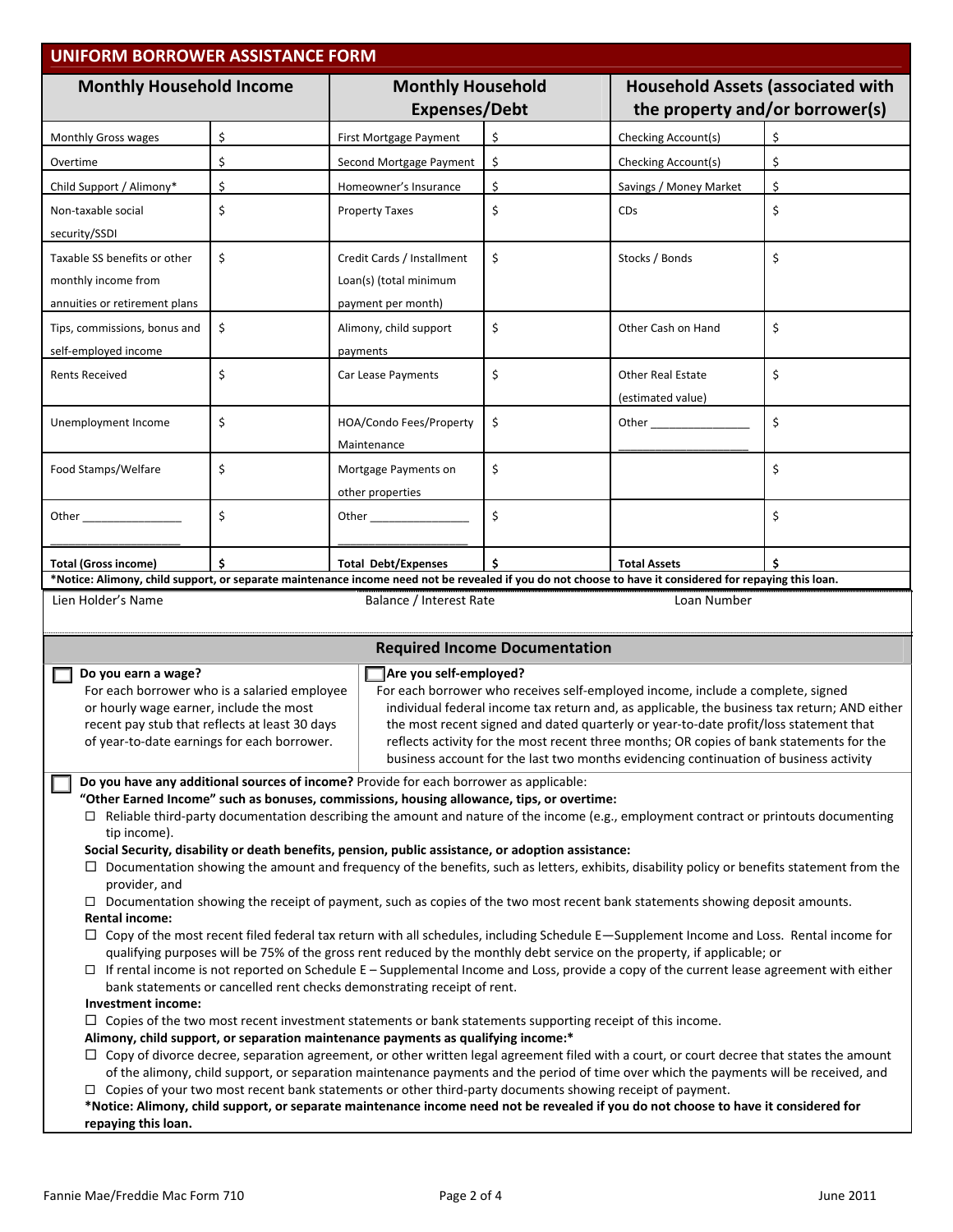| <b>HARDSHIP AFFIDAVIT</b>                                                                                                                                                           |                                                                                                                                                                                               |  |  |  |  |
|-------------------------------------------------------------------------------------------------------------------------------------------------------------------------------------|-----------------------------------------------------------------------------------------------------------------------------------------------------------------------------------------------|--|--|--|--|
| (provide a written explanation with this request describing the specific nature of your hardship)                                                                                   |                                                                                                                                                                                               |  |  |  |  |
| I am requesting review of my current financial situation to determine whether I qualify for temporary or permanent<br>mortgage relief options.                                      |                                                                                                                                                                                               |  |  |  |  |
| Date Hardship Began is:                                                                                                                                                             |                                                                                                                                                                                               |  |  |  |  |
| I believe that my situation is:<br>Short-term (under 6 months)                                                                                                                      |                                                                                                                                                                                               |  |  |  |  |
| Medium-term $(6 - 12$ months)                                                                                                                                                       |                                                                                                                                                                                               |  |  |  |  |
| Long-term or Permanent Hardship (greater than 12 months)                                                                                                                            |                                                                                                                                                                                               |  |  |  |  |
| I am having difficulty making my monthly payment because of reasons set forth below:<br>(Please check all that apply and submit required documentation demonstrating your hardship) |                                                                                                                                                                                               |  |  |  |  |
| If Your Hardship is:                                                                                                                                                                | Then the Required Hardship Documentation is:                                                                                                                                                  |  |  |  |  |
| □ Unemployment                                                                                                                                                                      | $\Box$ No hardship documentation required                                                                                                                                                     |  |  |  |  |
| □ Underemployment                                                                                                                                                                   | $\Box$ No hardship documentation required, as long as you have submitted the<br>income documentation that supports the income described in the Required<br>Income Documentation section above |  |  |  |  |
| $\Box$ Income reduction (e.g., elimination of<br>overtime, reduction in regular working<br>hours, or a reduction in base pay)                                                       | □ No hardship documentation required, as long as you have submitted the<br>income documentation that supports the income described in the Required<br>Income Documentation section above      |  |  |  |  |
| $\Box$ Divorce or legal separation; Separation of                                                                                                                                   | $\Box$ Divorce decree signed by the court; OR                                                                                                                                                 |  |  |  |  |
| Borrowers unrelated by marriage, civil<br>union or similar domestic partnership                                                                                                     | $\square$ Separation agreement signed by the court; OR<br>□ Current credit report evidencing divorce, separation, or non-occupying                                                            |  |  |  |  |
| under applicable law                                                                                                                                                                | borrower has a different address; OR                                                                                                                                                          |  |  |  |  |
|                                                                                                                                                                                     | □ Recorded quitclaim deed evidencing that the non-occupying Borrower or co-<br>Borrower has relinquished all rights to the property                                                           |  |  |  |  |
| $\Box$ Death of a borrower or death of either                                                                                                                                       | □ Death certificate; OR                                                                                                                                                                       |  |  |  |  |
| the primary or secondary wage earner in<br>the household                                                                                                                            | □ Obituary or newspaper article reporting the death                                                                                                                                           |  |  |  |  |
| □ Long-term or permanent disability;                                                                                                                                                | □ Doctor's certificate of illness or disability; OR                                                                                                                                           |  |  |  |  |
| Serious illness of a borrower/co-                                                                                                                                                   | $\Box$ Medical bills: OR                                                                                                                                                                      |  |  |  |  |
| borrower or dependent family member                                                                                                                                                 | □ Proof of monthly insurance benefits or government assistance (if applicable)                                                                                                                |  |  |  |  |
| □ Disaster (natural or man-made) adversely                                                                                                                                          | □ Insurance claim; OR                                                                                                                                                                         |  |  |  |  |
| impacting the property or Borrower's                                                                                                                                                | Federal Emergency Management Agency grant or Small Business                                                                                                                                   |  |  |  |  |
| place of employment                                                                                                                                                                 | Administration loan; OR                                                                                                                                                                       |  |  |  |  |
|                                                                                                                                                                                     | □ Borrower or Employer property located in a federally declared disaster area                                                                                                                 |  |  |  |  |
| □ Distant employment transfer                                                                                                                                                       | $\Box$ No hardship documentation required                                                                                                                                                     |  |  |  |  |
|                                                                                                                                                                                     |                                                                                                                                                                                               |  |  |  |  |
| □ Business Failure                                                                                                                                                                  | $\Box$ Tax return from the previous year (including all schedules) AND                                                                                                                        |  |  |  |  |
|                                                                                                                                                                                     | $\Box$ Proof of business failure supported by one of the following:                                                                                                                           |  |  |  |  |
|                                                                                                                                                                                     | • Bankruptcy filing for the business; or                                                                                                                                                      |  |  |  |  |
|                                                                                                                                                                                     | • Two months recent bank statements for the business account evidencing<br>cessation of business activity; or                                                                                 |  |  |  |  |
|                                                                                                                                                                                     | • Most recent signed and dated quarterly or year-to-date profit and loss                                                                                                                      |  |  |  |  |
|                                                                                                                                                                                     | statement                                                                                                                                                                                     |  |  |  |  |